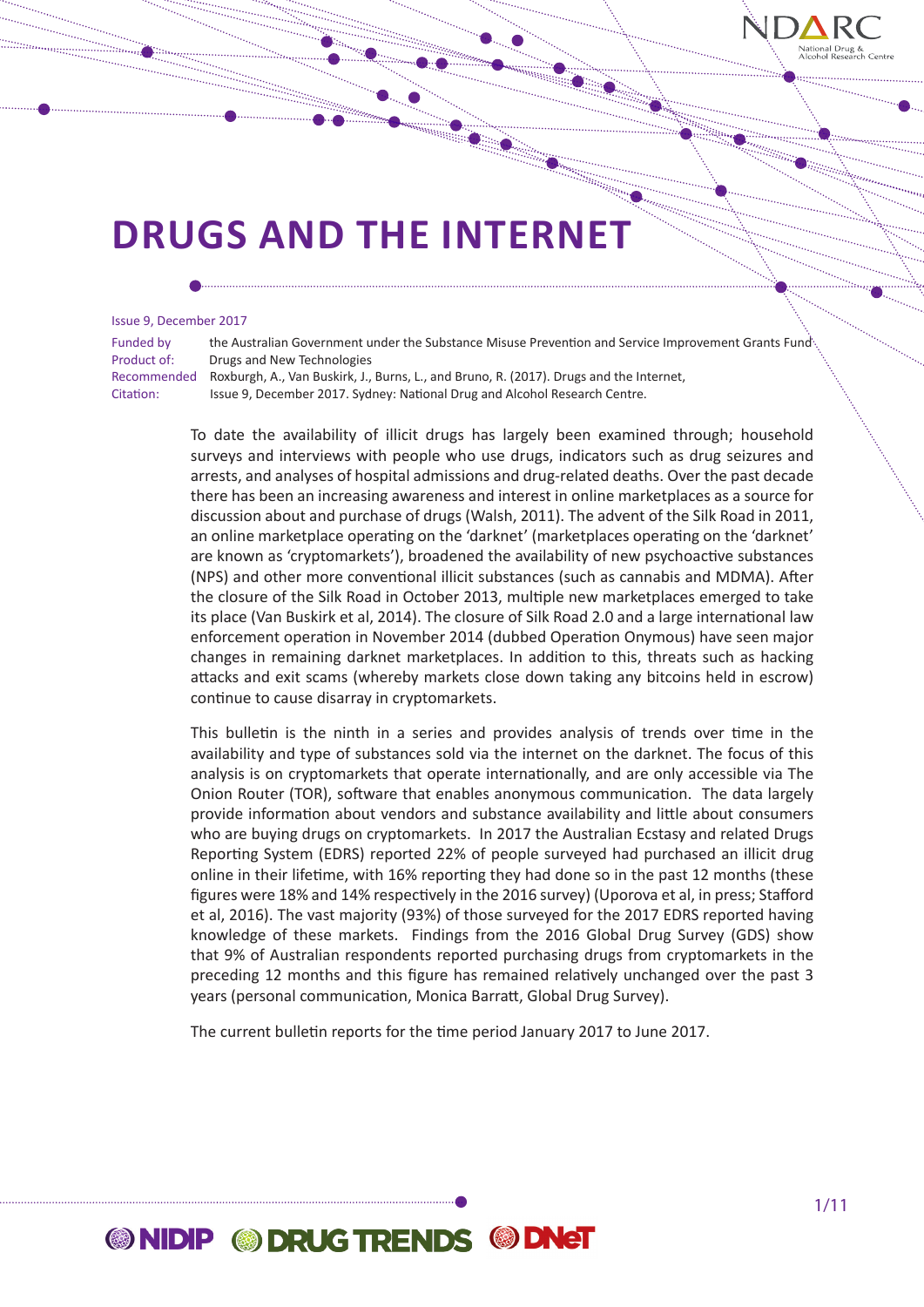

### **KEY FINDINGS**

• **Fourteen marketplaces** were actively monitored during the time period.

- **AlphaBay and Hansa** were shut down by a joint international law enforcement operation in July 2017.
- **Alphabay** (up until closure) **and Dream Market** continued to be the largest marketplaces at the end of the monitoring period, recording the largest number of unique vendors during this time.
- **Hansa** (up until closure) was the third largest marketplace monitored during this period.
- **Substantial downtime** was recorded across the remaining marketplaces (including Dream Market) following the law enforcement seizures.
- Across these marketplaces, **cannabis, pharmaceuticals, MDMA, cocaine and methamphetamine** were the five most commonly sold substances, followed by new psychoactive substances.
- At the time of writing, **eleven of the fourteen marketplaces actively being monitored had closed**, either as a result of suspected exit scams, security breaches, or law enforcement seizures. This represents an **unprecedented number of market closures** in such a short time, reinforcing the volatility of these marketplaces.
- **Illicit opioid analgesics (particularly illicit fentanyl preparations and U-47700)**  continued to rank in the top 10 new psychoactive substances most commonly being sold by vendors. It should be noted however that the number of vendors selling these substances accounted for less than 5% of all vendors across the larger marketplaces.

### **METHODS**

### *Cryptomarket Monitoring*

Cryptomarkets were accessed weekly using a dedicated user account. New marketplaces are identified through the website deepdotweb.com that is accessible on the internet. The website provides education about cryptomarkets on a readily accessible internet page. Marketplaces were excluded from monitoring if they had less than one hundred listings for sale, or only one vendor operating on the marketplace. Non-English language marketplaces were also excluded.

Exhaustive snapshots of each accessible marketplace were taken, including information on vendor name, listing description and, where possible, country of origin. Substance listings were placed into one of sixteen mutually exclusive categories – cannabis, cocaine, GHB, illicit opioids, ketamine, LSD (lysergic acid diethylamide), magic mushrooms, MDMA (3,4-methylenedioxy-methamphetamine), methamphetamine, NPS (new psychoactive substances), pharmaceuticals, PIEDs (performance and image enhancing drugs), precursors, synthetic cannabinoids, tobacco and weight loss. See Table in Appendix A for a detailed description of the categories of substances available on cryptomarkets.

The monitoring methods employed aim to replicate consumer access to these marketplaces. That is, repeated attempts are made to access a marketplace across the monitoring day, but if a marketplace is inaccessible or only partially accessible for whatever reason, the data are treated as missing. Partial snapshots are not entered into the dataset. A marketplace

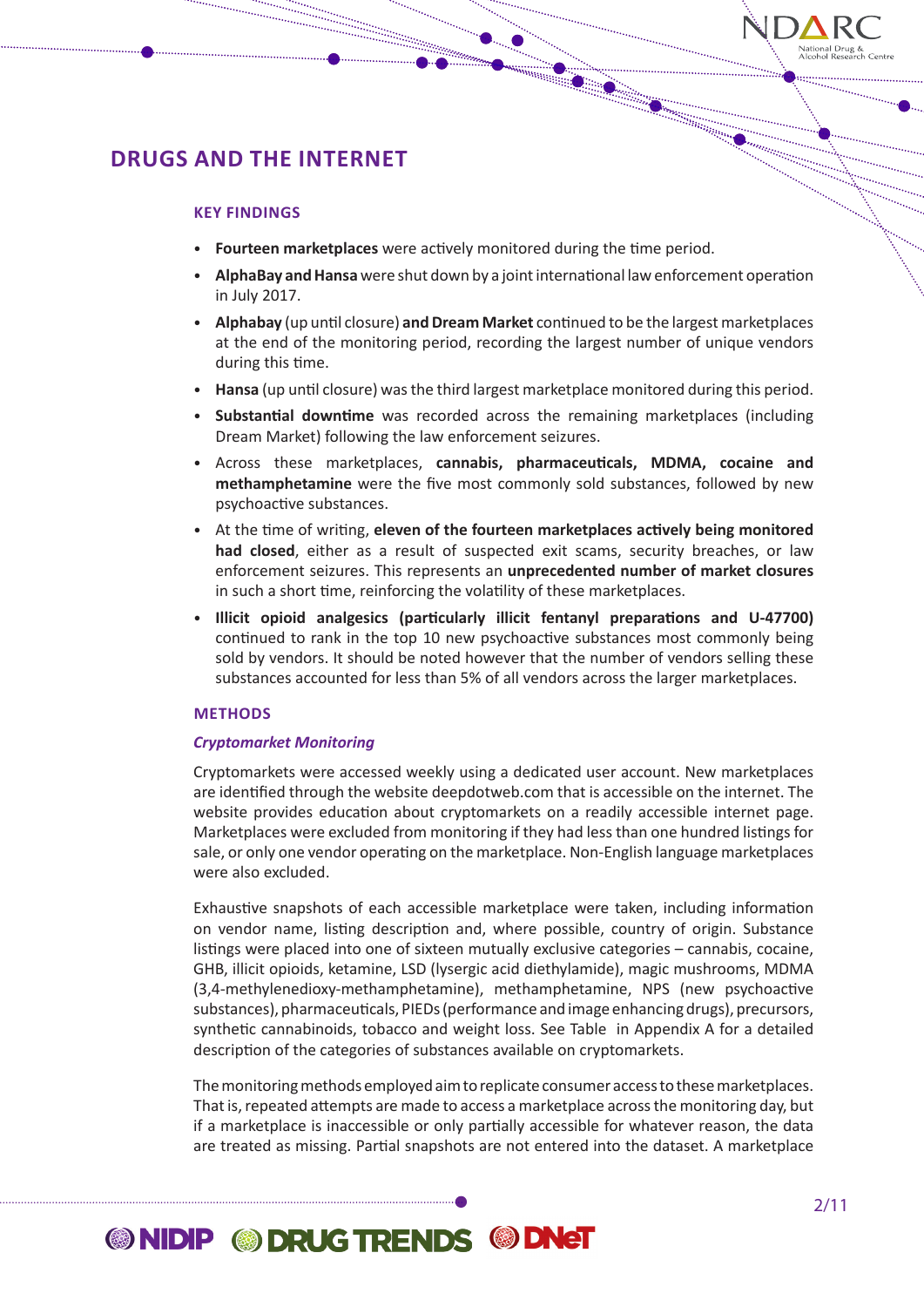

may be down for multiple reasons, including server outages, distributed denial of service attacks (DDoS; in which multiple sources are used to generate a large amount of traffic to an online service, thereby overwhelming its servers), law enforcement seizures, exit scams and hacking attacks. If a marketplace is down at one time point, unless there is reason to believe it will not return (in the case of seizures or exit scams), attempts are made to access it at the next time point.

### **RESULTS**

### *Escrow Systems*

Although the cryptomarkets identified in this bulletin sold largely comparable products in terms of illicit substances and NPS, many offered additional products such as erotica, hacking tools, drug paraphernalia and occasionally firearms. In addition, these marketplaces varied in transaction processes, with more than half of the markets operating on a multi-signature escrow system, and the remainder operating on a centralised escrow system. Escrow is the process of holding funds for a transaction until that transaction is completed and the product delivered, at which point the funds are released (Christin, 2012). In a centralised escrow system, funds are released when the buyer indicates that the product was received, with funds being stored in the marketplace itself. Therefore, if a marketplace's security is compromised, so too are the funds held in escrow. With multi-signature escrow, multiple signatures (encrypted 'keys' used to access funds) are required to release the funds. Two out of three participants in the sale (i.e. the buyer, the seller and the marketplace) must provide their specific keys for the funds to be released. This means that even when a marketplace's security is compromised, funds will not be released without the approval of two of the three involved parties. The multi-signature escrow system protects both the consumers and vendors from the risks of marketplace moderators closing the market and removing funds held in centralised escrow. The system also offers enhanced protection for consumers in the instance where goods are not received.

### *Marketplaces Monitored*

Marketplaces that were monitored over the current reporting period, from January 2017 to June 2017, along with their current status and transaction process, are outlined in Table 1.

| <b>Marketplace</b>         | <b>Escrow System</b> | <b>First Monitored</b> | <b>Last Monitored</b> | <b>Current Status</b> |  |
|----------------------------|----------------------|------------------------|-----------------------|-----------------------|--|
|                            |                      |                        |                       |                       |  |
| Active at Final Time Point |                      |                        |                       |                       |  |
| Dream Market               | Centralised          | 30/10/2014             | Ongoing               | Active                |  |
| Tochka                     | Centralised          | 16/07/2015             | Ongoing               | Active                |  |
| Zion                       | Multisignature       | 16/02/2017             | Ongoing               | Active                |  |

**Table 1:** Classification and status of marketplaces active during monitoring period

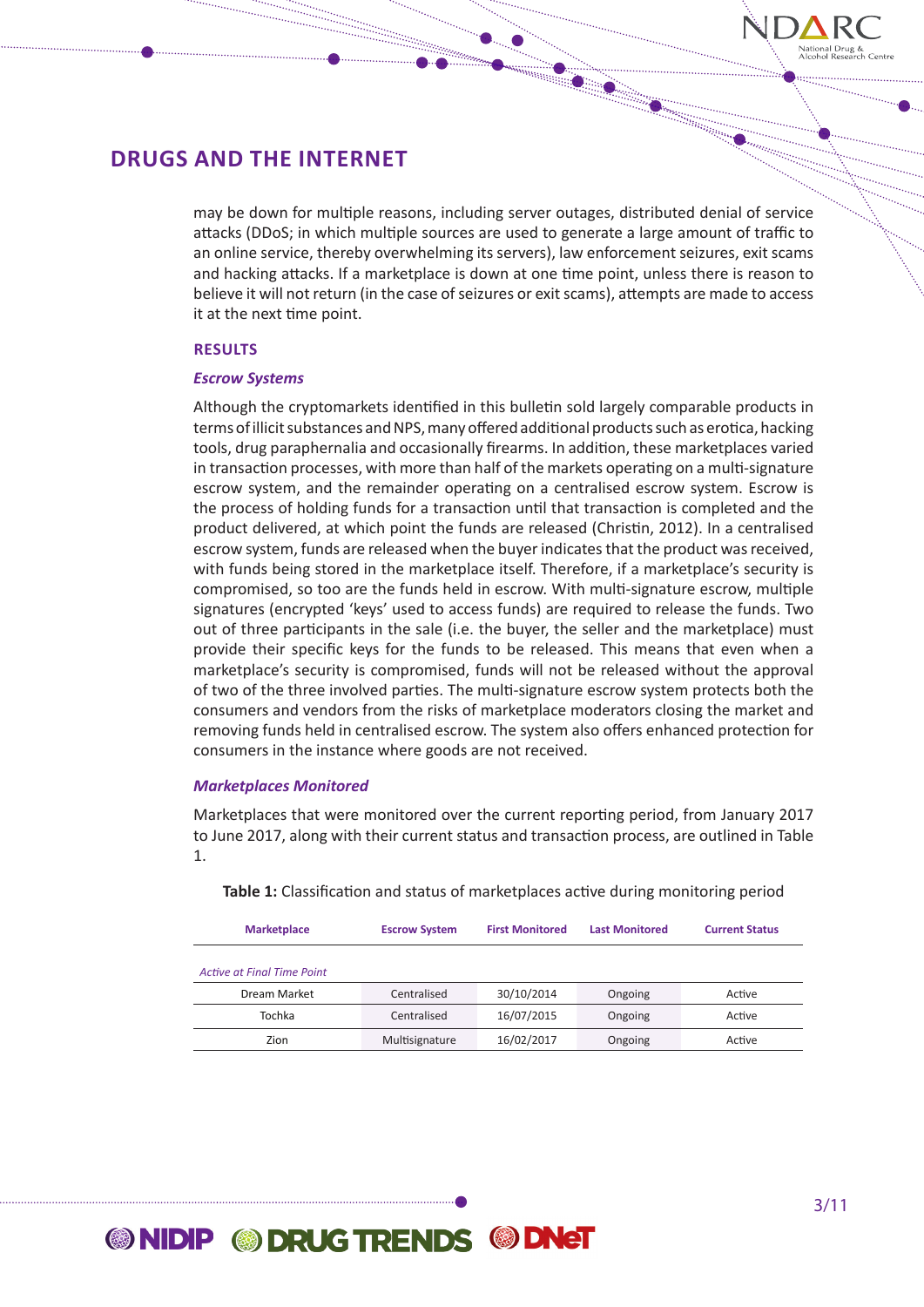

| <b>Closed During Monitoring Period</b> |                |            |            |                                                                                           |
|----------------------------------------|----------------|------------|------------|-------------------------------------------------------------------------------------------|
| Alphabay                               | Multisignature | 12/02/2015 | 29/06/2017 | SEIZED<br>Law Enforcement<br>closure                                                      |
| Hansa                                  | Multisignature | 13/08/2015 | 20/07/2017 | <b>SEIZED</b><br>Law Enforcement<br>closure                                               |
| Apple Market                           | Multisignature | 2/06/2016  | 13/07/2017 | <b>CLOSED</b><br>Down for unknown<br>reason                                               |
| Valhalla (formerly Silkkitie)          | Centralised    | 30/10/2014 | 03/08/2017 | <b>REMOVED</b><br>Suspected scam<br>market (deepdotweb.<br>com)                           |
| Cryptomarket                           | Centralised    | 23/04/2015 | 30/03/2017 | <b>CLOSED</b><br>Down for unknown<br>reason                                               |
| Outlaw                                 | Multisignature | 29/05/2014 | 11/05/2017 | <b>CLOSED</b><br>Claimed hacked<br>Suspected exit scam<br>(deepdotweb.com)                |
| Darknet Heroes League                  | Centralised    | 9/10/2015  | 03/08/2017 | <b>CLOSED</b><br>Hacked and IP<br>address exposed<br>(deepdotweb.com)                     |
| Acropolis                              | Multisignature | 4/02/2016  | 22/06/2017 | <b>CLOSED</b><br>"Shut down<br>gracefully" after<br>finalising orders<br>(deepdotweb.com) |
| House of Lions                         | Centralised    | 20/06/2016 | 27/07/2017 | <b>CLOSED</b><br>Down for unknown<br>reason                                               |
| Minerva                                | Multisignature | 28/07/2016 | 01/06/2017 | <b>CLOSED</b><br>Down for unknown<br>reason                                               |
| The Trade Route                        | Multisignature | 09/08/2016 | 05/10/2017 | <b>CLOSED</b><br>Exit scammed<br>after security leak<br>(deepdotweb.com)                  |

The total number of vendors on each marketplace at each time point for monitored cryptomarkets is shown in Figure 1 and Figure 2.

During the period January to June 2017, a total of 14 marketplaces actively monitored. Of these, 11 were closed for various reasons (Table1). Most notably, two of the larger markets (Alphabay and Hansa) were seized by a joint international law enforcement operation in July 2017 (https://www.wired.com/story/alphabay-hansa-takedown-dark-web-trap/ accessed August 2017). It should be noted that there were several smaller markets (with fewer than 100 listings at most time points) identified during this period that subsequently closed (e.g. The Open Road, Infinite, Pyramid, Horizon). We have not presented data on these markets due to the limited number of time points (<10) where there was greater than 100 listings. At the end of the monitoring period, the largest marketplace remaining was Dream Market, operating at 1,426 vendors on the 29th June 2017. Dream Market is the longest running of the current active markets (Table 1). At the time that Alphabay

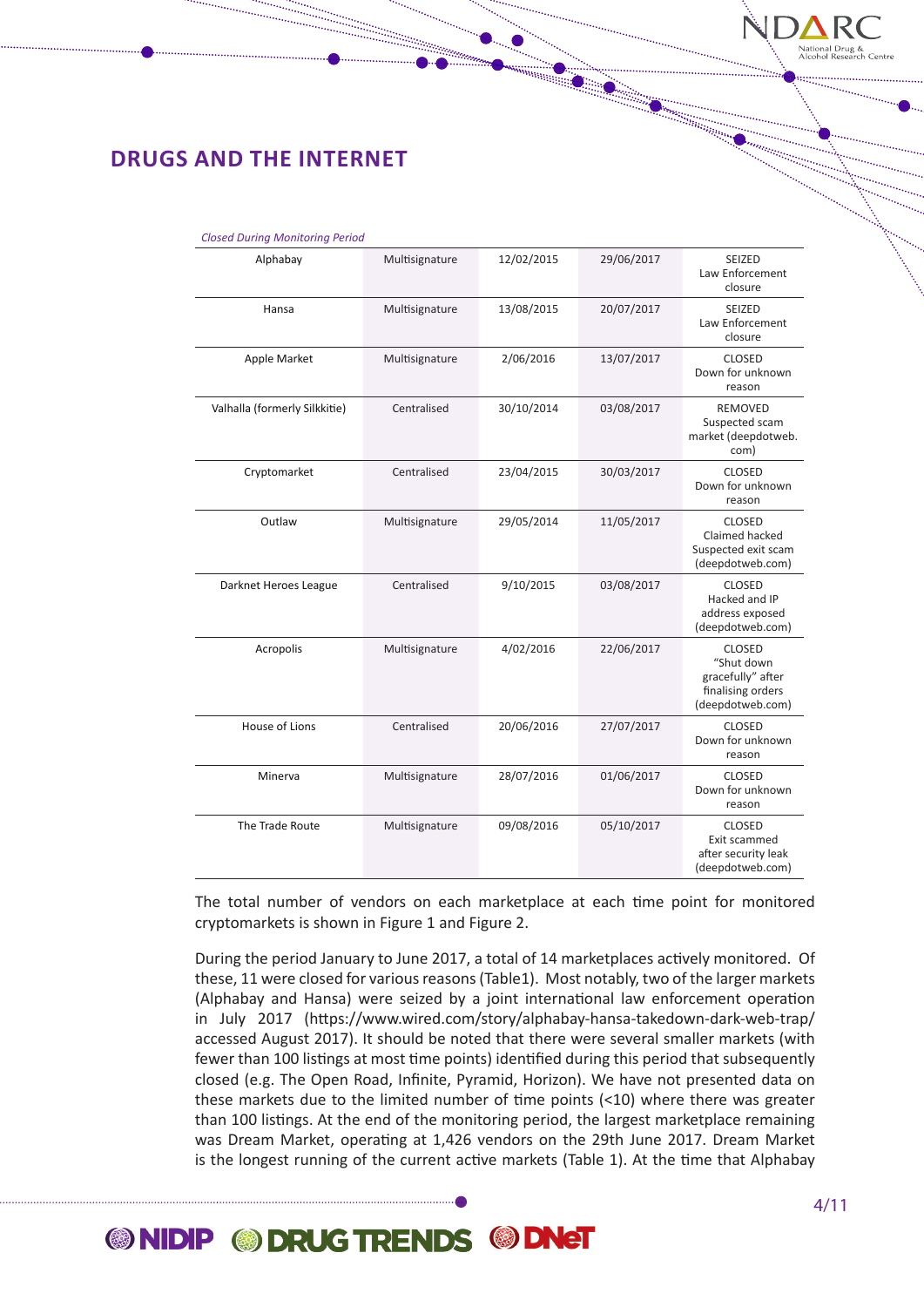

and Hansa were seized, there were 1,841 and 1,134 unique vendors (at last access date) respectively. The number of vendors increased on Dream Market and Hansa (by 30% and 51% respectively), in the weeks following Alphabay going offline in July (Figure 1).

For further detail of data dating back to June 2014, please see Appendix B.

**Millian** 

Figure 1: Number of vendors across the five largest marketplaces by time point, January to July 2017



NB: missing data points indicate temporary marketplace outages or incomplete snapshots.





publication, all four markets had closed.

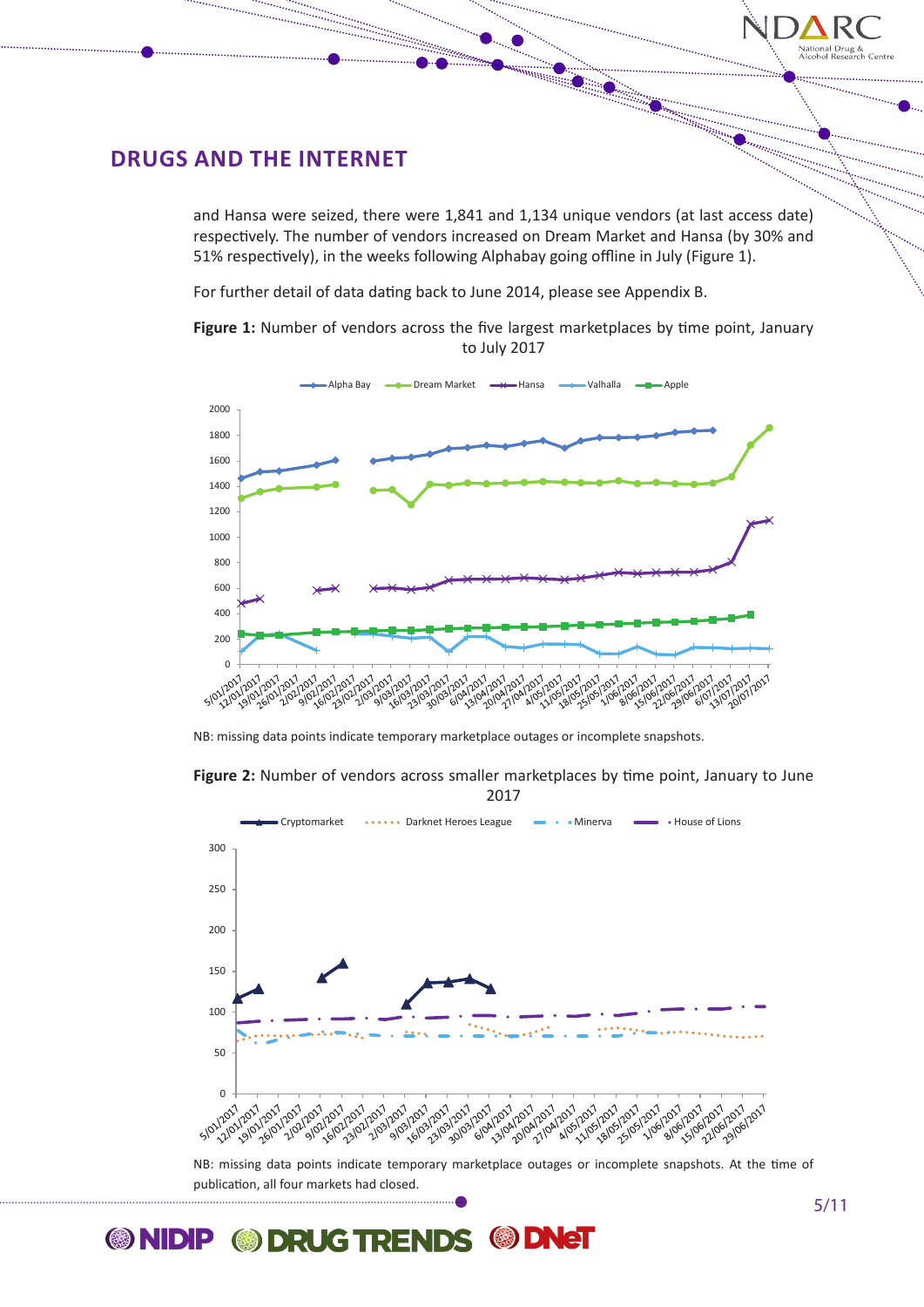

#### *SUBSTANCES FOR SALE*

#### **Substance Availability**

Table 2 outlines the substances available from the four leading marketplaces ranked by the number of unique vendors identified selling each substance. Consistent with previous findings (Roxburgh, et al, 2017), the top three available substances sold across marketplaces were cannabis, pharmaceuticals and MDMA. This was followed by cocaine, methamphetamine and NPS. Rankings of substances on the remaining marketplaces being monitored (data not shown) did not differ substantially.

|                               | Alphabay*    |                | <b>Dream Market</b> |                |     | Hansa*         | Apple*       |              |
|-------------------------------|--------------|----------------|---------------------|----------------|-----|----------------|--------------|--------------|
| <b>Substance</b>              | $\mathsf{n}$ | %              | n                   | %              | n   | $\%$           | $\mathsf{n}$ | %            |
| <b>Cannabis</b>               | 1152         | 40             | 1669                | 46             | 850 | 60             | 220          | 53           |
| <b>Pharmaceuticals</b>        | 866          | 30             | 1167                | 32             | 537 | 38             | 258          | 62           |
| <b>MDMA</b>                   | 810          | 28             | 1060                | 29             | 478 | 34             | 94           | 22           |
| Cocaine                       | 802          | 27             | 1009                | 28             | 411 | 29             | 76           | 18           |
| Methamphetamine               | 491          | 17             | 737                 | 20             | 299 | 21             | 69           | 16           |
| <b>NPS</b>                    | 544          | 19             | 558                 | 15             | 192 | 14             | 67           | 16           |
| <b>LSD</b>                    | 317          | 11             | 383                 | 11             | 197 | 14             | 32           | 8            |
| <b>Illicit Opioids</b>        | 268          | 9              | 325                 | 9              | 104 | $\overline{7}$ | 42           | 10           |
| <b>Ketamine</b>               | 215          | $\overline{7}$ | 327                 | 9              | 111 | 8              | 33           | 8            |
| <b>Magic Mushrooms</b>        | 113          | 4              | 190                 | 5              | 109 | 8              | 13           | 3            |
| <b>PIEDs</b>                  | 170          | 6              | 149                 | $\overline{4}$ | 64  | 5              | 42           | 10           |
| <b>GHB</b>                    | 52           | 2              | 65                  | $\overline{2}$ | 23  | $\overline{2}$ | 3            | $<$ 1        |
| <b>Synthetic Cannabinoids</b> | 37           | $\mathbf{1}$   | 40                  | $\mathbf{1}$   | 13  | $\mathbf{1}$   | 6            | $\mathbf{1}$ |
| <b>Precursors</b>             | 19           | $<$ 1          | 11                  | <1             | 9   | $<$ 1          | 4            | $\mathbf{1}$ |
| <b>Total Unique Vendors</b>   | 2866         |                | 3605                |                |     | 1415           | 419          |              |

**Table 2:** Number of vendors on the top four marketplaces by substance type

NB: NPS = New Psychoactive Substances; PIEDs = Performance and Image Enhancing Drugs; As vendors often sell multiple substance classes, percentages do not add up to 100%. For further clarification of the categories used in the above table, please see Appendix A. \*At the time of publication, these markets had closed.

### *NPS Availability*

Table 3 details the ten most commonly sold NPS on the top four marketplaces (ranked by unique vendors selling NPS). The categories of 2C-x and NBOMe family were used for clarity as many of the drugs in these categories (e.g. 2C-B, 2C-I, 2C-E in the 2C-x category) are sold in the same form, and are advertised as having similar effects. Synthetic cannabinoids were collapsed into one category given the large number of variations that exist (Ammann et al, 2012). Although forum discussions reveal preferences among users for a number of specific substances, collapsing synthetic cannabinoids provides the most accurate estimation of their popularity on these marketplaces.

Drugs from the 2C-x category, DMT and etizolam (a benzodiazepine analogue) were the most commonly sold NPS across all marketplaces, with some variation across the markets. The ranking of the top 10 most commonly sold NPS across all markets has changed from previous bulletins. Three NPS appeared for the first time in the top 10 most commonly

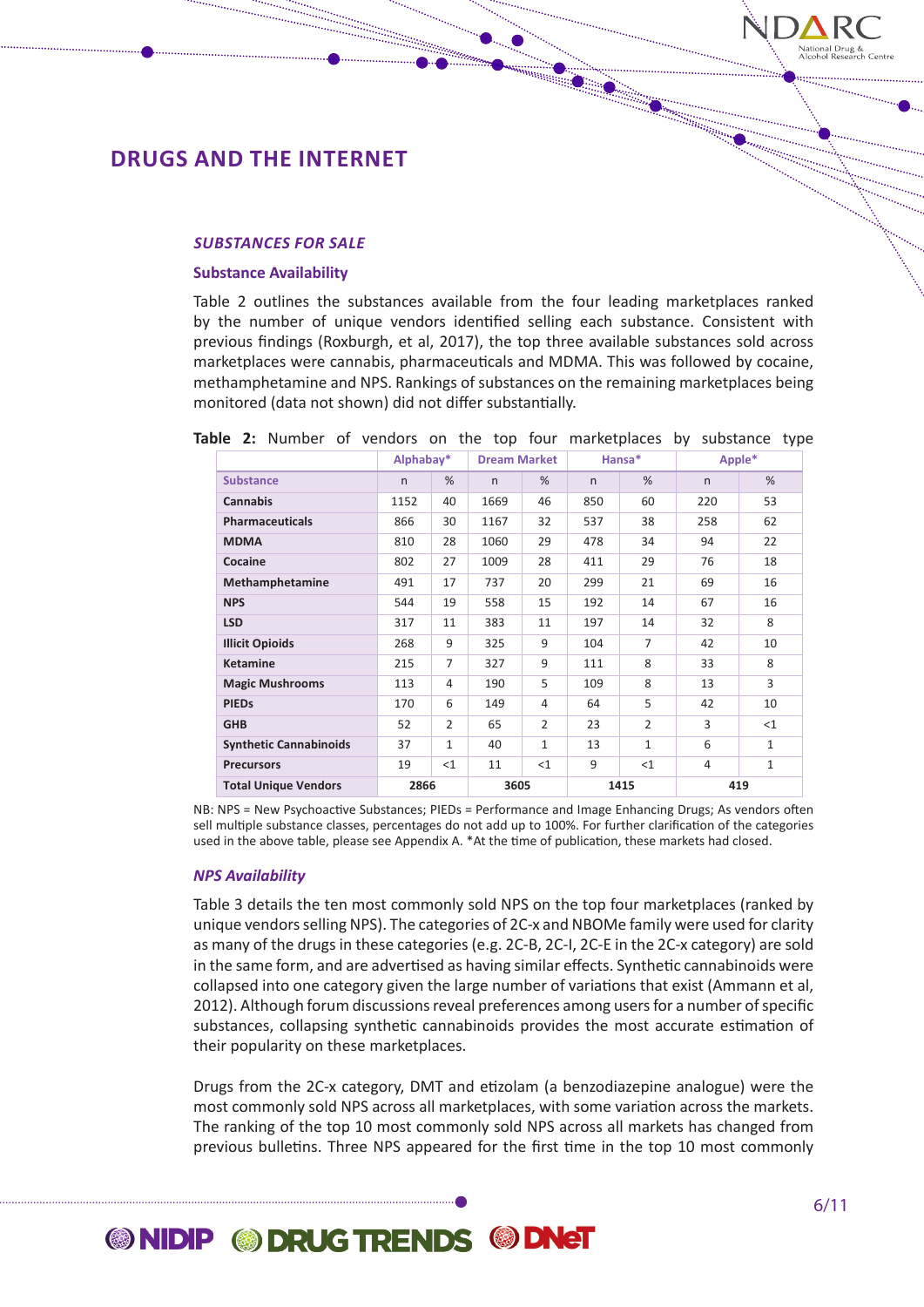

sold NPS this period: etizolam (ranked 3rd on average across all markets), illicit fentanyl preparations (ranked 4th across all markets), and ethylphenidate (ranked 5th across all markets). U-47700, an opioid analgesic analogue, remained in the top 10 for a second time.

| Table 3: Number of vendors from the top four marketplaces selling the ten most common |
|---------------------------------------------------------------------------------------|
| NPS by average rank across all marketplaces                                           |

|                               | <b>Alphabay</b> |                | <b>Dream Market</b> |                |              | <b>Hansa</b> |                | <b>Apple</b>   |
|-------------------------------|-----------------|----------------|---------------------|----------------|--------------|--------------|----------------|----------------|
| <b>Substance</b>              | $\mathsf{n}$    | $\%$           | n                   | $\%$           | n            | $\%$         | $\mathsf{n}$   | $\frac{9}{6}$  |
| $2C-x$                        | 89              | 3              | 164                 | 5              | 44           | 3            | 12             | 3              |
| <b>DMT</b>                    | 69              | $\overline{2}$ | 137                 | 4              | 40           | 3            | 13             | 3              |
| Etizolam                      | 66              | $\overline{2}$ | 112                 | 3              | $\mathbf{1}$ | <1           | $\Omega$       | $\Omega$       |
| <b>Illicit Fentanyl*</b>      | 74              | 2              | 98                  | 3              | 14           | 1            | 16             | 4              |
| Ethylphenidate                | 53              | $\mathcal{P}$  | 53                  | $\mathbf{1}$   | 3            | $<$ 1        | 4              | 1              |
| <b>NBOMe</b>                  | 51              | $\overline{2}$ | 61                  | $\overline{2}$ | 10           | 1            | 6              | $\overline{2}$ |
| U-47700                       | 53              | $\mathcal{P}$  | 55                  | $\overline{2}$ | 10           | 1            | 4              | 1              |
| Mephedrone                    | 41              | 1              | 40                  | $\mathbf{1}$   | 11           | 1            | $\overline{7}$ | $\mathcal{P}$  |
| $\alpha$ -PVP                 | 41              | 1              | 35                  | $\mathbf{1}$   | 10           | 1            | 6              | $\mathcal{P}$  |
| <b>Synthetic Cannabinoids</b> | 37              | $\mathbf{1}$   | 40                  | $\mathbf{1}$   | 11           | $\mathbf{1}$ | 6              | $\overline{2}$ |
| <b>Total</b>                  | 544             | 19             | 558                 | 15             | 192          | 14           | 67             | 16             |

NB: Percentages indicate proportion of unique NPS vendors on the listed marketplace, while the final row denotes the number of all unique NPS vendors on that marketplace. For further information on the substances and categories listed, please see Appendix A.

\*Illicit Fentanyl listings relate to those where fentanyl is being sold in a form (e.g. fentanyl powder) that is not available pharmaceutically. It does not relate to specific fentanyl analogues (e.g. furanyl fentanyl) which are categorised separately.

^Represents the percentage of all vendors across all substances (refer Table 2)

#### **SUMMARY**

- The largest marketplace still operating at the time of publication was Dream Market.
- Substances sold across all marketplaces appeared to be consistent with previous bulletins, with cannabis, pharmaceuticals and MDMA most commonly sold.
- The number of vendors selling traditional illicit substances (including those above and cocaine) outnumbered numbers selling NPS.
- The top ten most commonly sold NPS across cryptomarkets has changed slightly, with an increase in number of vendors selling illicit fentanyl preparations, etizolam and ethylphenidate.
- Vendors selling illicit fentanyl preparations, etizolam and ethylphenidate however, comprised less than 5% of all vendors across marketplaces.

### **IMPLICATIONS**

The current monitoring period is notable in that Alphabay (the dominant marketplace in terms of greatest number of unique vendors and longevity) and Hansa (a growing marketplace), were both seized by international law enforcement efforts. Dutch authorities took covert control of Hansa mid-June, prior to the shutdown of Alphabay, in

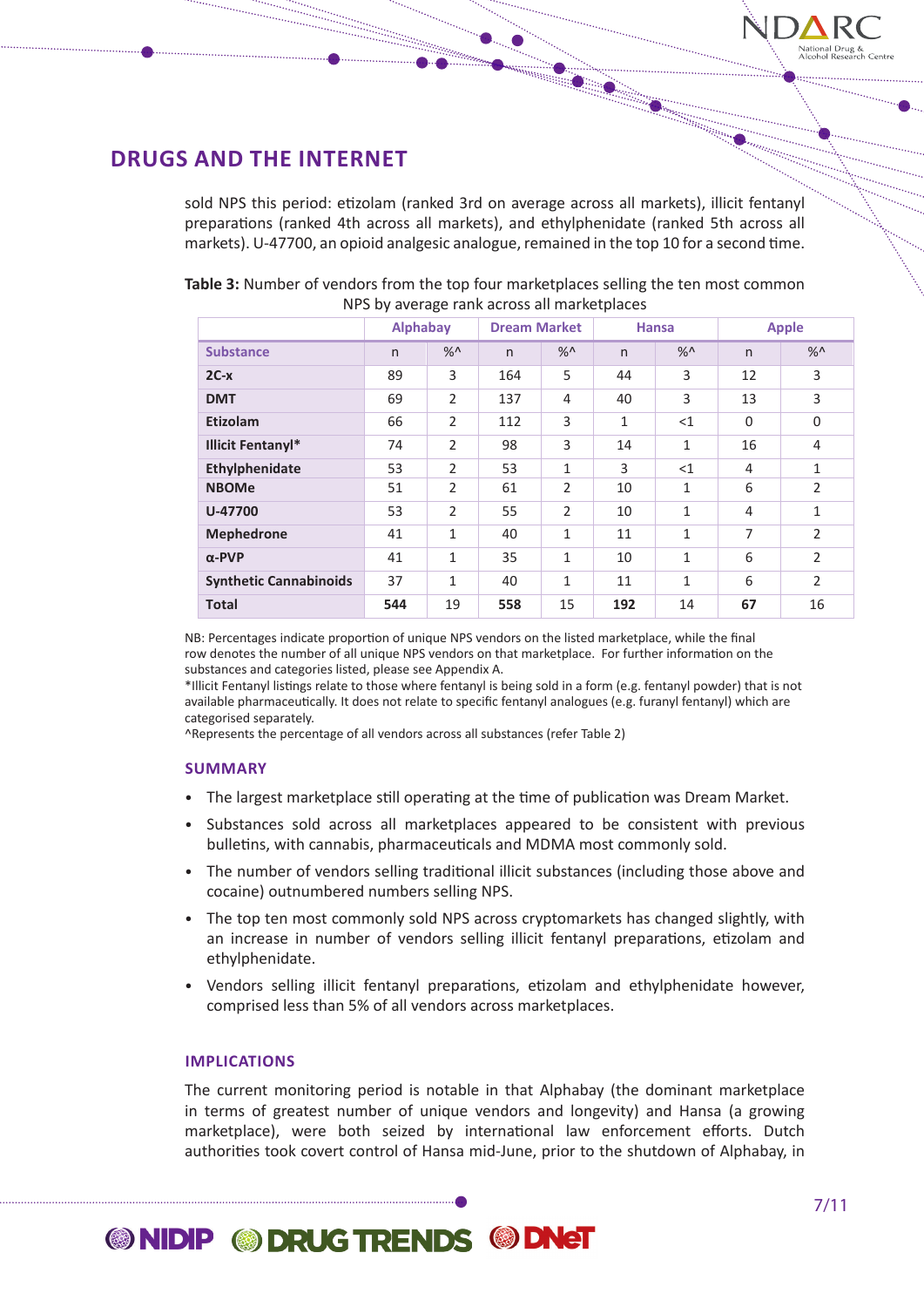

order to monitor the potential influx of vendors from Alphabay to Hansa (https://www. theguardian.com/technology/2017/jul/20/dark-web-marketplaces-alphabay-hansa-shutdown). The number of unique vendors on Dream Market and Hansa increased markedly in the weeks following the shutdown of Alphabay, by 30% and 51% respectively. The seizure of Alphabay and Hansa caused major disruptions across all of the remaining marketplaces, with many going offline in the months following, reports of DDOS attacks targeting the remaining markets, as well as some permanently closing. Most of the markets that closed after the law enforcement seizures were smaller in size, and appeared to have little impact on the larger marketplaces. As at time of publication, Dream Market continues to operate as the dominant marketplace. Should Dream Market close, an impact on smaller markets, with rapid increases in vendor numbers, is likely.

Substance availability across markets also appeared consistent with previous monitoring periods. However, opioid analgesic analogues (U-47700) and illicit forms of fentanyl are now appearing in the top ten NPS being sold. Opioid analgesic analogues are documented as being substantially more potent than morphine, which clearly increases the risk of fatal overdose (Mohr et al, 2016). Indeed there have been increasing numbers of fatal opioid overdoses recorded in relation to opioid analogues over the past few years (acetyfentanyl in Europe, EMCDDA, 2016; and butyryl fentanyl, furanyl fentanyl and U-47700 in the USA, Mohr et al, 2016; https://www.theguardian.com/world/2016/apr/11/synthetic-opiatesdrug-laws-w-18-fentanyl).

While the U-47700 and illicit fentanyl listings were largely confined to international vendors (very few Australian vendors had these products listed), ongoing monitoring of the emergence of opioid analogues on cryptomarkets is important, particularly within the context of the recent seizures of potent opioid analogues (carfentanil and furanylfentanyl) at the Australian border (http://www.abc.net.au/news/2017-02-17/lethal-drug-carfentanylfound-brisbane-mail-centre-qld/8280790;http://www.news.com.au/national/breakingnews/nt-police-warn-against-fatal-new-drug/news-story/47ecccfe3dbdb1fc6c015e4930c a3c11).

Etizolam and ethylphenidate, both analogues of pharmaceutical (benzodiazepine and stimulant) preparations, appeared in the top ten NPS for the first time.

With the exception of the increase on Dream Market and Hansa following the shutdown of Alphabay, vendor numbers don't appear to be rising as rapidly as they did post Operation Onymous (Van Buskirk et al, 2017). These markets continue to be under threat from law enforcement, exit scams, denial of service attacks and extortionist attempts, reinforcing the volatile nature of cryptomarket trading.

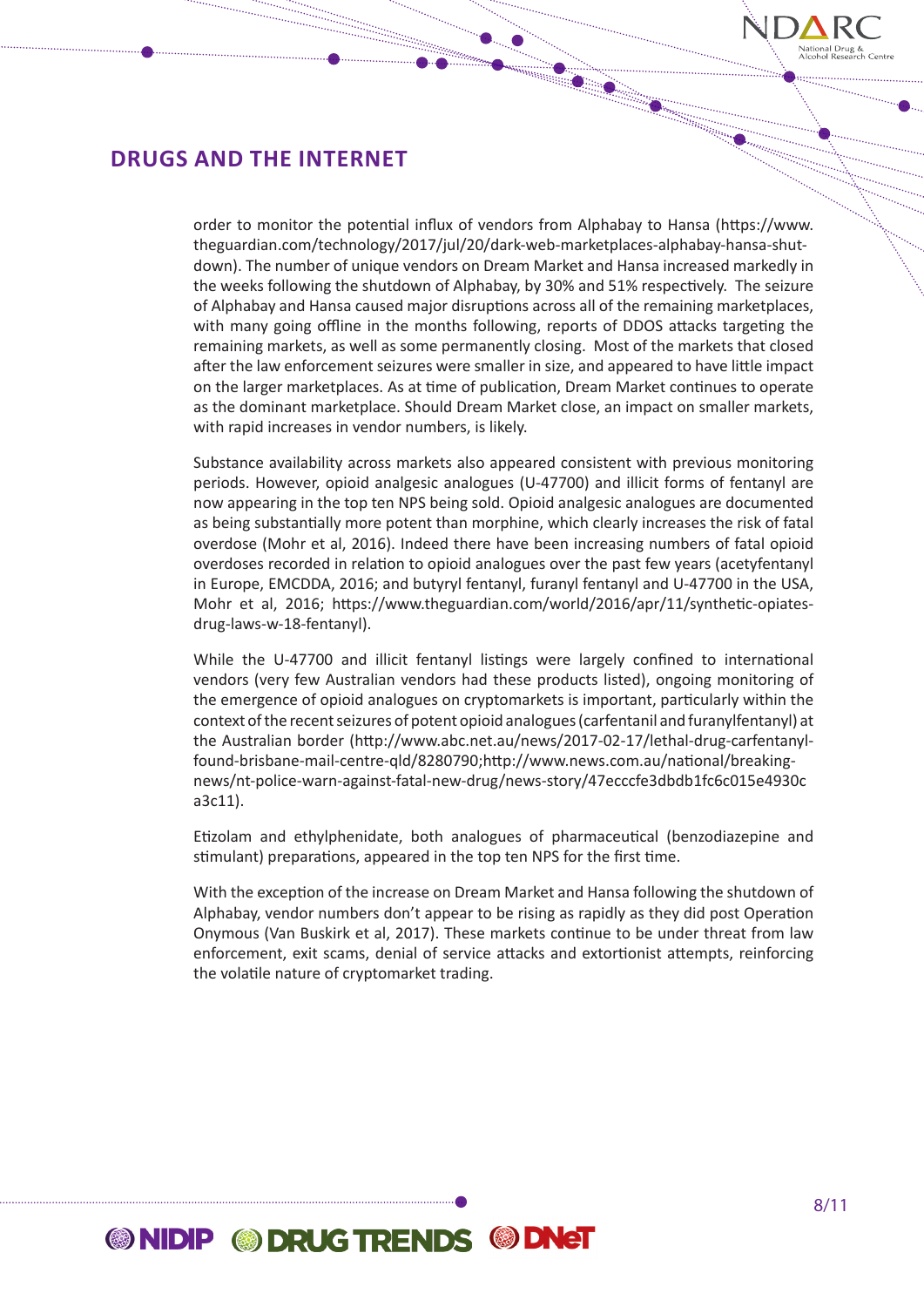

### *References*

http://www.abc.net.au/news/2017-02-17/lethal-drug-carfentanyl-found-brisbane-mail-centreqld/8280790 Website accessed 11 April 2017.

Ammann, J., McLaren, J. M., Gerostamoulos, D., & Beyer, J. (2012). Detection and Quantification of New Designer Drugs in Human Blood: Part 1 – Synthetic Cannabinoids. Journal of Analytical Toxicology, 36(6), 372-380. doi: 10.1093/jat/bks048

Christin, N. (2012). Traveling the Silk Road: A measurement analysis of a large anonymous online marketplace.

European Monitoring Centre for Drugs and Drug Addiction. EMCDDA–Europol Joint Report on a new psychoactive substance: N-phenyl-N-[1-(2-phenylethyl)piperidin-4-yl] acetamide (acetylfentanyl). Lisbon: European Monitoring Centre for Drugs and Drug Addiction, 2016.

https://www.theguardian.com/world/2016/apr/11/synthetic-opiates-drug-laws-w-18-fentanyl Website accessed 11 April 2017.

https://www.theguardian.com/technology/2017/jul/20/dark-web-marketplaces-alphabay-hansashut-down Website accessed 3 August 2017

Mohr, L.A., Friscia, M., Paps, D. (2016). Analysis of Novel Synthetic Opioids U-47700, U-50488 and Furanyl Fentanyl by LC–MS/MS in Postmortem Casework. Journal of Analytical Toxicology, 40, 709- 717. doi: 10.1093/jat/bkw086

http://www.news.com.au/national/breaking-news/nt-police-warn-against-fatal-new-drug/news-st ory/47ecccfe3dbdb1fc6c015e4930ca3c11 Website accessed 11 April 2017.

Roxburgh, A., Van Buskirk, J., Burns, L., and Bruno, R. (2017). Drugs and the Internet, Issue 8, May 2017. Sydney: National Drug and Alcohol Research Centre.

Stafford, J., Breen, C., & Burns, L. (2016). Australian Drug Trends 2016: Findings from the Ecstasy and Related Drugs Reporting System (EDRS). Paper presented at the 2016 NDARC Annual Research Symposium, Sydney Australia.

Uporova, J., Karlsson, A., Sutherland, R. & Burns, L. (in press). Australian Drug Trends 2017: Findings from the Ecstasy and Related Drugs Reporting System (EDRS). Sydney, National Drug and Alcohol Research Centre, University of New South Wales.

Van Buskirk, J., Roxburgh, A., Farrell, M., & Burns, L. (2014). The closure of the Silk Road: what has this meant for online drug trading? Addiction, 109(4), 517-518. doi: 10.1111/add.12422.

Van Buskirk J, Bruno R, Dobbins T, Breen C, Burns L, Naicker S, and Roxburgh, A. (2017). The recovery of online drug markets following law enforcement and other disruptions, Drug and Alcohol Dependence, 173, 159-162.

Walsh, C. (2011). Drugs, the Internet and change. Journal of Psychoactive Drugs, 43(1), 55-63. doi: 10.1080/02791072.2011.566501

https://www.wired.com/story/alphabay-hansa-takedown-dark-web-trap/ Website accessed 3 August 2017.

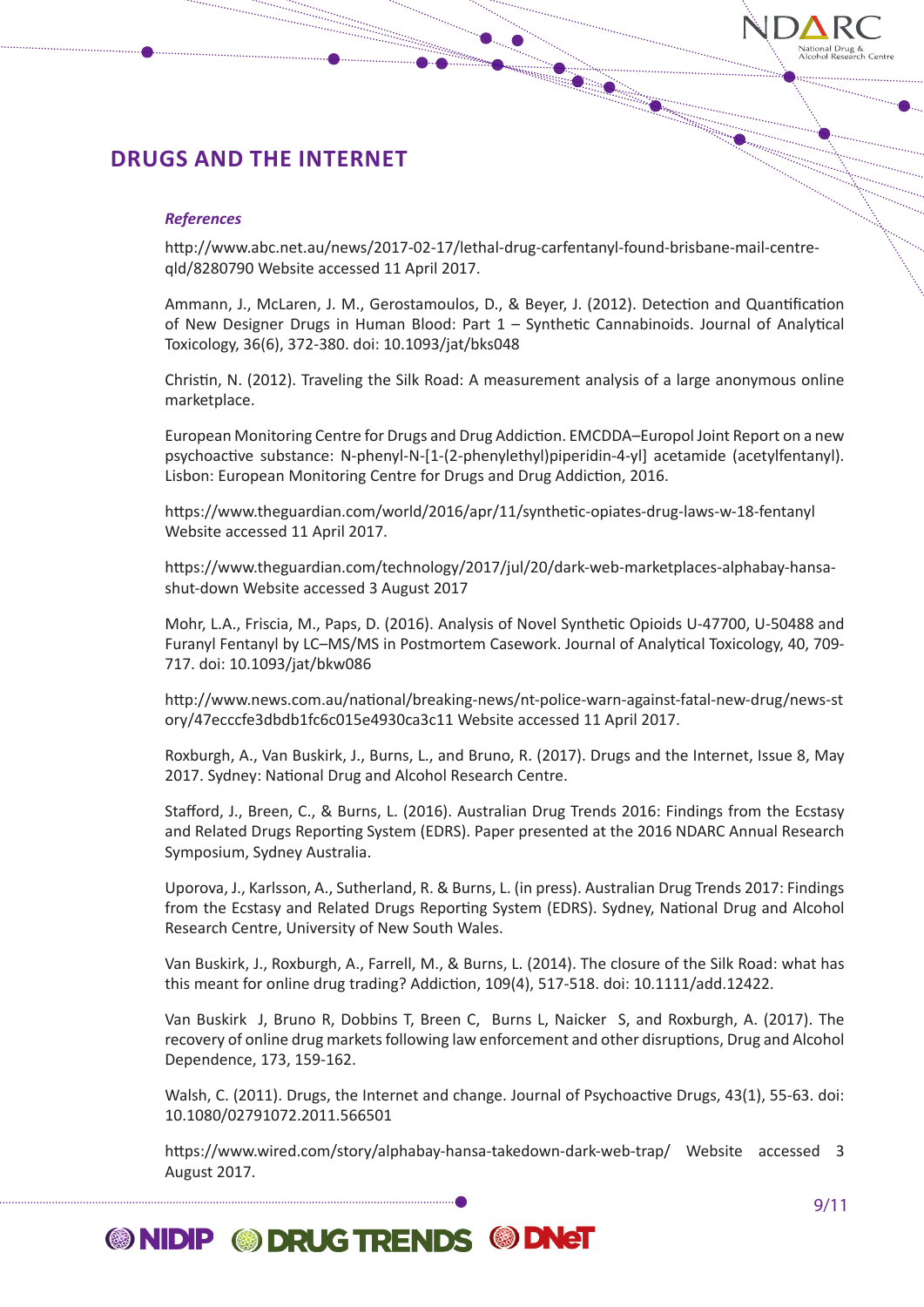

**Appendix A:** Chemical classification of substances and explanation of categories used in this bulletin

**Table A1:** Chemical classification of mentioned NPS

| <b>NPS</b>          | <b>Category</b>         | <b>Subcategory</b>                                       |
|---------------------|-------------------------|----------------------------------------------------------|
| $2C-x$              | Phenethylamine          | Psychedelic                                              |
| $\alpha$ -PVP       | <b>Other Stimulant</b>  | Norepinephrine-Dopamine Reuptake<br>Inhibitor            |
| <b>DMT</b>          | Tryptamine              | Psychedelic                                              |
| <b>DOx</b>          | Phenethylamine          | Psychedelic Amphetamine                                  |
| <b>Ephedrine</b>    | Phenethylamine          | Amphetamine Type Stimulant/<br>Methamphetamine precursor |
| Ethylphenidate      | Stimulant               | Stimulant Analogue                                       |
| Etizolam            | Benzodiazepine          | Benzodiazepine Analogue                                  |
| FuranylFentanyl     | <b>Opioid Analgesic</b> | Fentanyl Analogue                                        |
| <b>MDA</b>          | Phenylpropylamine       | Substituted<br>methylenedioxyphenethylamine<br>(MDxx)    |
| Mephedrone          | Substituted cathinone   | Amphetamine Type Stimulant                               |
| Methylone           | Phenylpropylamine       | Substituted<br>methylenedioxyphenethylamine<br>(MDxx)    |
| <b>NBOMe Family</b> | Phenethylamine          | Psychedelic                                              |
| U-47700             | <b>Opioid Analgesic</b> | Opioid                                                   |

## **Table A2:** Glossary of categories and abbreviations used in bulletin

| <b>Category</b>               | <b>Commonly Available Examples</b>                                          |
|-------------------------------|-----------------------------------------------------------------------------|
| $2C-x$                        | 2C-B, 2C-E, 2C-I                                                            |
| Cannabis                      | Marijuana, hash, edibles (THC infused foods)                                |
| <b>DOx</b>                    | DOI, DOM, DOC                                                               |
| <b>Illicit Opioids</b>        | Heroin, Opium                                                               |
| <b>MDMA</b>                   | MDMA powder, 'Ecstasy' pills                                                |
| Methamphetamine               | Powder (Speed), crystal (Ice)                                               |
| <b>NBOMe Family</b>           | 25C-NBOMe, 25I-NBOMe, 25E-NBOMe                                             |
| Pharmaceuticals               | Pharmaceutical Opioids, Benzodiazepines, Sildenafil (Viagra)                |
| <b>PIEDS</b>                  | Performance and Image Enhancing Drugs, eg. Clenbuterol,<br>Nordicor, Biogen |
| <b>Synthetic Cannabinoids</b> | JWH Family, AM2201, UR144, AB-PINACA                                        |